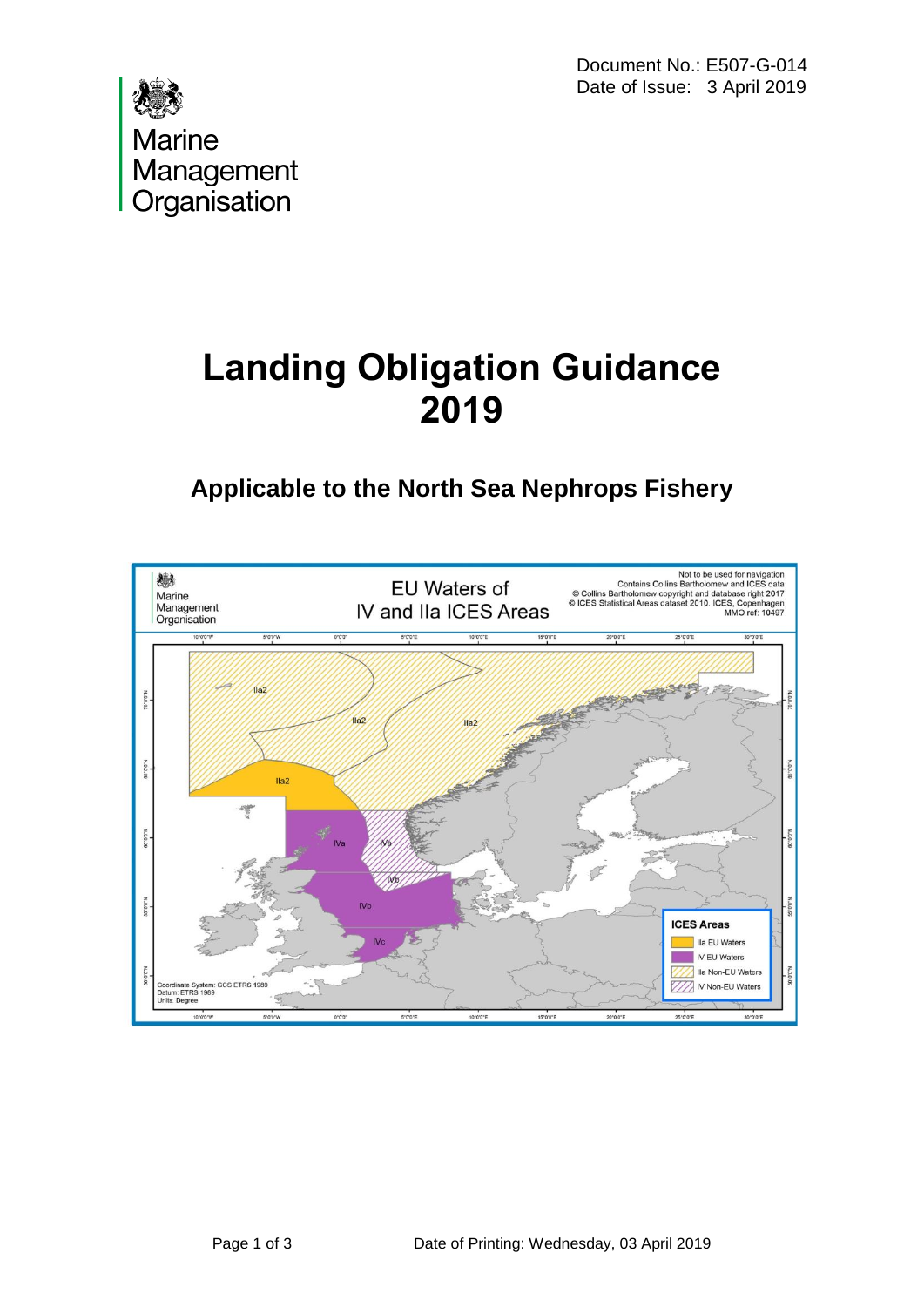

#### **Introduction**

This document needs to be read in conjunction with the Landing Obligation overview guidance document which explains the general rules. This document explains rules specific to Nephrops vessels fishing in the North Sea in ICES Areas IIa and IV, but does not include Norwegian waters. Norwegian discard rules must be followed if fishing in Norwegian waters.

Please refer to your licence in relation to UK specific gear requirements in this fishery.

Please consult your local Fisheries Management Office for further information.

You must ensure that the following rules are complied with:

- 1. All catches of quota species must be kept on board, landed and counted against quota, except where the exemptions listed below apply.
- 2. All catches and discards must be recorded in your logbook.
- 3. Any fish returned to the sea under the exemptions described below must be kept in good condition in order to maximise their survival chances. This includes keeping them wet, handling them carefully and releasing them promptly.

#### **Survival Exemptions**

These exemptions allow you to discard fish under certain conditions based on the likelihood of a fish being able to survive being caught and returned to the sea.

You are permitted to discard certain species of fish provided you comply with the conditions specified in the table below:

| <b>Fish Species you can</b><br><b>Discard</b> | <b>ICES Area</b> | <b>Conditions</b> |
|-----------------------------------------------|------------------|-------------------|
| <b>Skates and Rays</b>                        | Ila and IV       | No Conditions     |
| Nephrops (NEP)                                | Ila and IV       | No Conditions     |